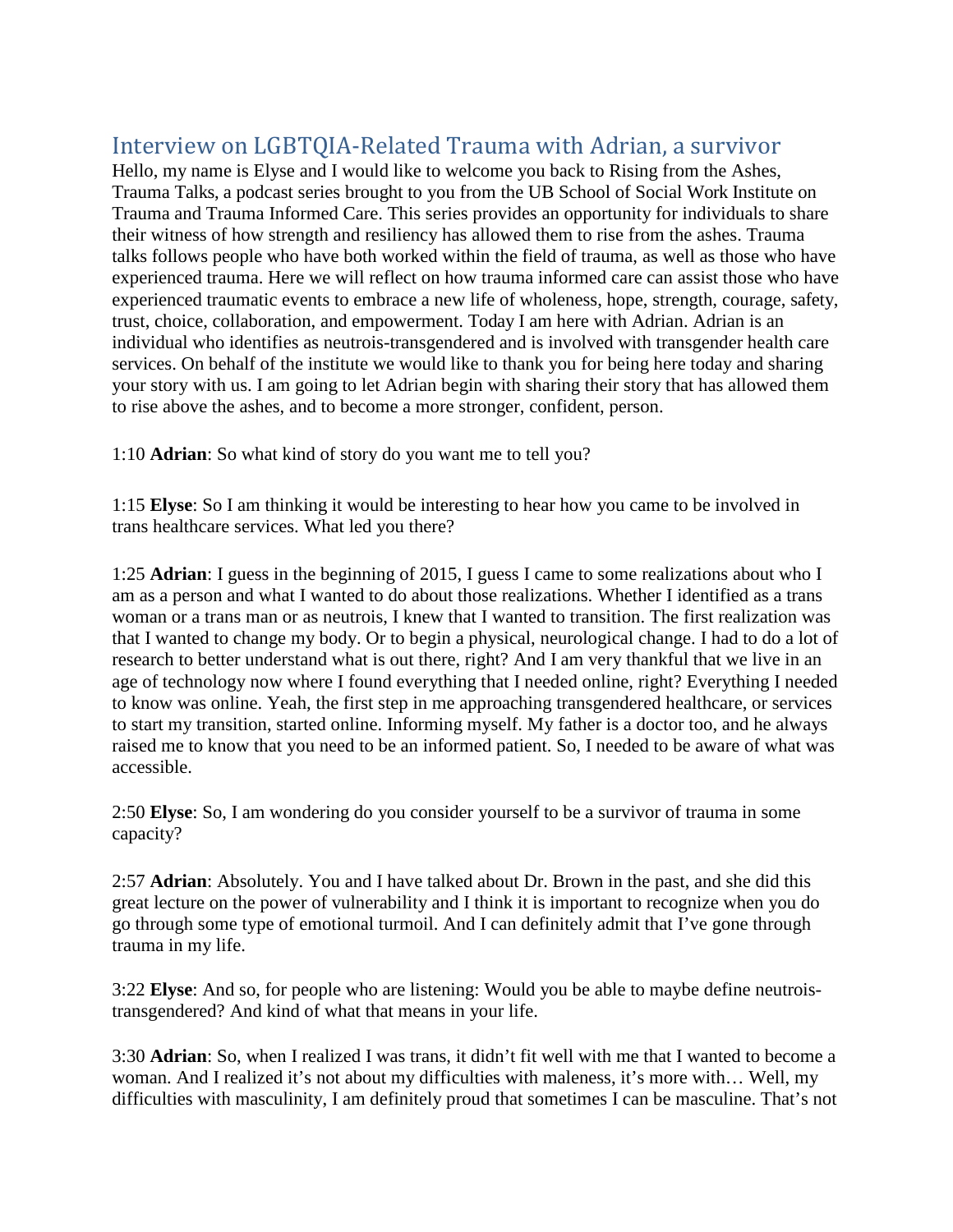something that I am ashamed of. But it's the maleness that I have an issue with. This discomfort I get for basically my whole life when people put me into a box, calling me a "he" or a "gay man" has been suffocating to a certain extent. So I came to realize through the internet that there was something called non-binary, that there was a group of people out there that define themselves as non-binary. Politically I had my own issues with that definition. Like I have my own issues with non-binary because I am not ashamed of the binaries, and that's another thing that is weird about my perspective and why I like the word neutrois, because I am not ashamed of being born a male and I am not against the binaries because I'm pro-culture, I am pro-history. You know, I am not going to deny that history happened. And I am not saying that non-binary people do, it's just kings and queens, I can indulge in the beauties of binaries. Masculinity and women, and the Victorian Era and I can indulge in that. And, I discovered the word neutrois, through MICA. And MICA started neutrois.com and they, I don't know if I am using the wrong pronouns, but they go by they and them as well. And they've started an amazing resource for non-binary transgendered people online. So, that's where it started. And I discovered the word because MICA put out information, and it turns out it was a word that was only coined in 1995 by a trans person in France. It literally translates into their gender, and when I heard the word, it was just like "that makes sense, that's what I am, that's who I've been trying to become," or it just makes sense to me.

6:09 **Elyse**: So what I am going to ask you about is your interaction with services providers under this umbrella of idea of trauma informed care. What trauma informed care does, is it asks services providers to stop asking "what's wrong with his person in front of me," and move towards asking "what's really happened to this person." So there is five guiding principles of trauma informed care which are safety, trust, choice, collaboration, and empowerment. And those are all tools that services providers can use in their services in many different ways to provide a more trauma-informed practice. So I guess I'd like to start off by asking people, and it sounds like you've been in touch with a few service providers: When was the first time you felt a sense of either physical or emotional safety with that provider?

7:04 **Adrian**: Emotional safety or non-safety, or both?

7:08 **Elyse**: Yeah sure, whatever you want to start off talking about first.

7:12 **Adrian**: Okay this is what, this is the nitty-gritty as to why I think trans healthcare is so behind in this country, being Canada. Is that most trans people in this country when they realize that they are transgender, the first step they want to take is: How do I talk to a doctor about transitioning? That is the first thing they want, the first thing that they think about is that they want hormones. I want hormones, I want to access the care. And you know what is funny? Sometimes it's not even about the hormones, it's sometimes just talking to the doctor about what you're going through, right? And that doctor can also act as a counselor. And my issue with the way things are set up right now is that there is not enough focus on sensitivity. And I'll tell you why: The first phone call I made to a health clinic in this country, was to a receptionist, who you know, I am sure is a very nice woman, who comes from a nice family. The kind of family you say hello to and is there for you on a Sunday afternoon. But you know, working a job like that I understand is difficult, you get phone calls every single day. And an individual does not know who they are talking to, right? But for a trans person to pick up the phone and call any healthcare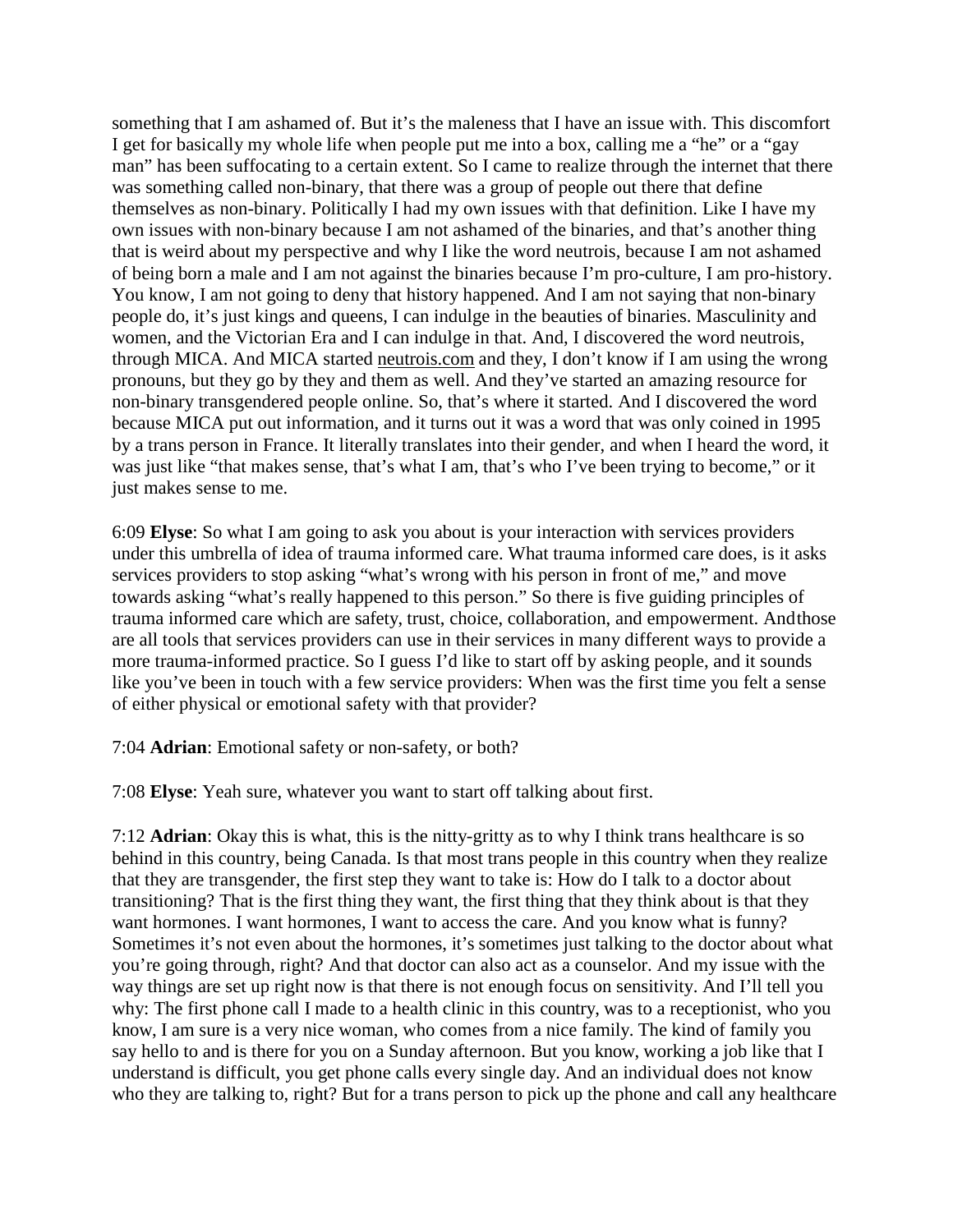clinic in Canada, and hear them say the first word "Hello?" it's not just what they say it's how they are saying it, "hello?" "Hi um, I am transgender and I am looking to discuss transitioning and I'd like to make an appointment." "Oh, I am sorry, we are not taking appointments right now." That's the first thing that they hear. It was the first time that I felt like I was a crazy person!

9:16 **Elyse**: So, are you saying it was kind of the tone? And also, what would have helped you feel like they were hearing you or responding to you in a way that was…

9:25 **Adrian**: For a receptionist? You know, this is what is so interesting is that for specifically a trans person, the first person they are talking to is a receptionist. Not a nurse, not a doctor, just a receptionist. And the first words they are hearing from a healthcare provider is "I'm sorry we don't have room for you." See trans people, we already, we already wake up and feel this world isn't designed for us. And the first moment they feel the courage to get up and ask somebody for help, the receptionist at a health clinic telling them they aren't taking appointments right now, they aren't taking any more patients — that is trauma. The receptionist, they don't know that. They don't know that their negativity and how they are expressing their words and what they are saying to me right now is really going to effect that trans person for the rest of their lives. Because that first experience, that engagement, is negative. Because we are already coming in with a stigma that it is a mental health issue, when it's not! Being transgendered is not a mental health issue. Right now, we live in a world where in order to access the care we need, there's this pulmonary process, this process of needing to prove to this society that we need what we need. You are asking me a really good question and the way I would answer it is a better hello. Like, "Hi this is such and such clinic, my name is blank, how may I help you? What is your concern? Who am I talking to?" There is not enough questions being asked by something so simple as a health care receptionist! You'd think in this country they'd want to ask more questions to their patients. I think this is the best way I can describe.

11:33 **Elyse**: Those are great points. And so in a practice that was trauma informed, the receptionist would be treating every phone call as if they were potentially speaking to a traumatized individual, or a trauma survivor. So like you said, language is so important and making that connection. Another principle of trauma informed care is choice. Feeling like you have a choice, and maybe feeling empowered as well in terms of taking that first step. That you aren't just going to be silenced right away.

12:07 **Adrian**: I usually start any conversation with someone who is trying to understand more about the trans-community with the question that most people don't know what cis means. Cisgender means an individual that does identify the sex they were assigned at birth. And transgender means that they do not identify with the sex they were assigned at birth. Trans people can also be trans women and trans men, and also be non-binary. I think what's difficult is that, I think there needs to be more of a discussion about what a cis is. That nurses understand what their own identities are as well. Healthcare providers need to also understand what their identities are as well, so they know who they are speaking to. Because again, most trans people, the trauma they go through, is the shock of recognition that they are different. That everyone around them identifies their body as a home, and they don't. It's a challenge from the beginning.

13:18 **Elyse**: So do you feel (interrupts by **Adrian** at 3:19 -Empathy is key-) Yeah, that's kind of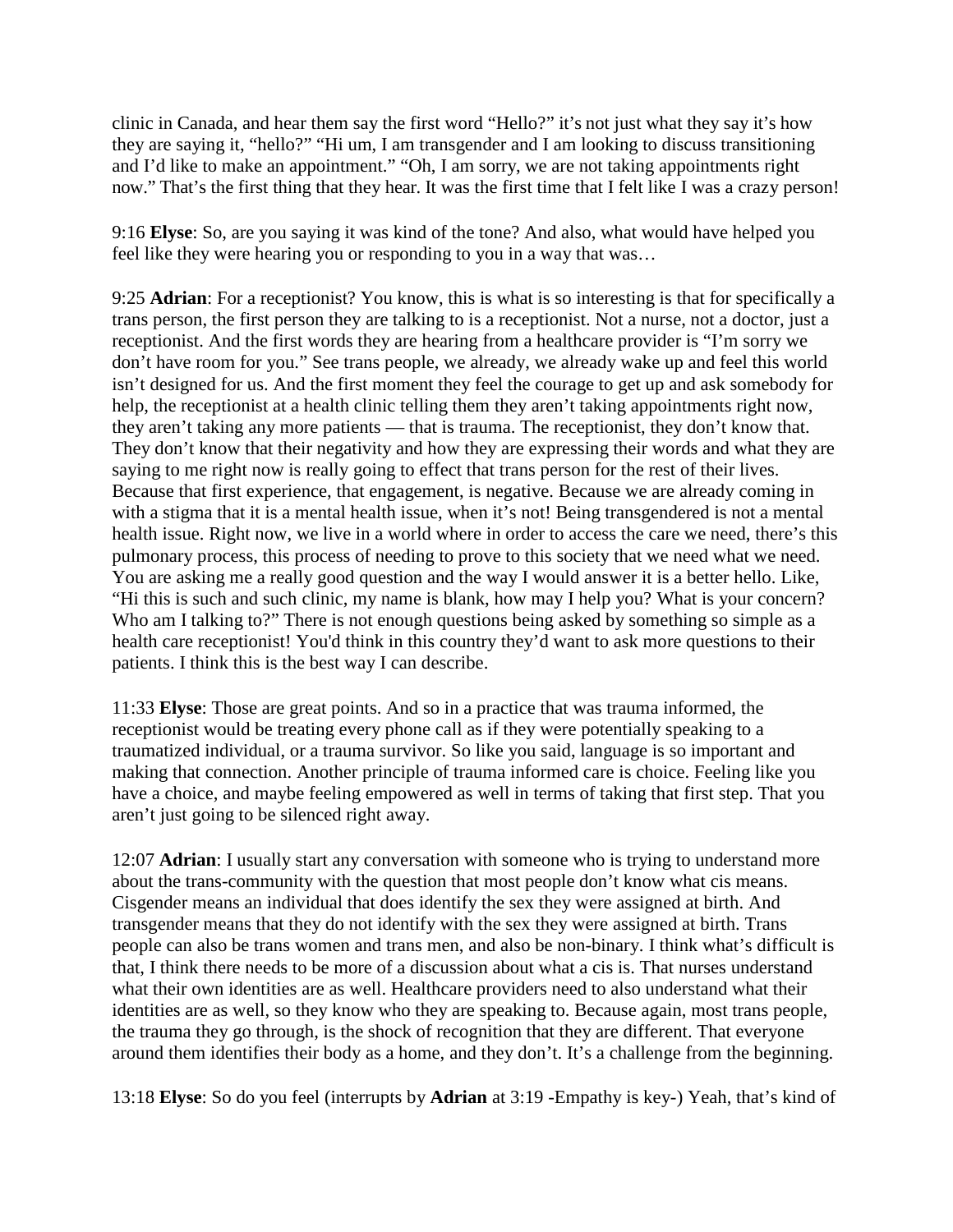what I hear in a lot of things that you've hoped and wished may have happened in that first interaction, right? So now I am kind of wondering have you had any experiences with a service provider where safety and trust was absolutely there? And thinking about that safety and trust aren't just between the people, but also in the environment. So, was the building safe, what made you feel like you were receiving confidential services?

13:52 **Adrian**: After my first encounter with this healthcare provider, I reached out to many different health care providers, maybe four to five clinics in Canada, and all of them didn't accept me. They did not, they said come back in January. I had to take it upon my own hands to look at my homework and find friends that just happened to be psychiatrists. I can admit that I am one of the most privileged trans-people in this country. So I had to take it upon my hands to talk to my first that were psychiatrists. Even their referrals did not necessarily help. You're asking me about safety, right? Luckily I found a, well not a provider, but I went to my transsupport group at Sherborn Wellness or Health Center in downtown Toronto. They run a support group every Thursday run by SOY. And what I love about them is they start off every single meeting with, "Hello we are SOY, we are here, this is a safe space for those who identify as transgender," and they start off the meeting reminding people this is a safe space. And in trans, you'll talk to a lot of trans people who go to these groups, and we constantly talk about something called "safe space." And we do a check in and check out where we go around and say what is your name and your pronouns. And that's how we start off every group. And I really think that is a protocol that could really be used in all hospitals and healthcare clinics.

15:44 **Elyse**: Like a first questions to ask?

15:49 **Adrian**: Exactly! What's your name and what are your pronouns? It's a very simple way of making a safe space for trans people.

15:57 **Elyse**: So for you does that, so language is just a really important way of building trust it sounds like.

16:07 **Adrian**: Absolutely. Me and my trans friends say all the time that it would be great if one day there was a gender clinic in every hospital in Canada. But unfortunately we're not at that, we have to travel kilometers to find that support. The last point I wanted to make was that most people need to remember that most trans people don't know other trans people. We have difficulty meeting other trans people, let alone non-binary people. It's not about just finding healthcare providers support. It's about finding other trans people.

16:35 **Elyse**: So do you feel like, as you're going through healthcare providers now, that collaboration of other support systems in your life: maybe family, maybe friends, has been really important?

16:46 **Adrian**: They've been important but how do I say… limited. Limited because there is still not enough discussion. I can go on and on about non-binary support, let alone transgender support.

17:07 **Elyse**: Now, do you feel like you get a significant amount of that support or sense of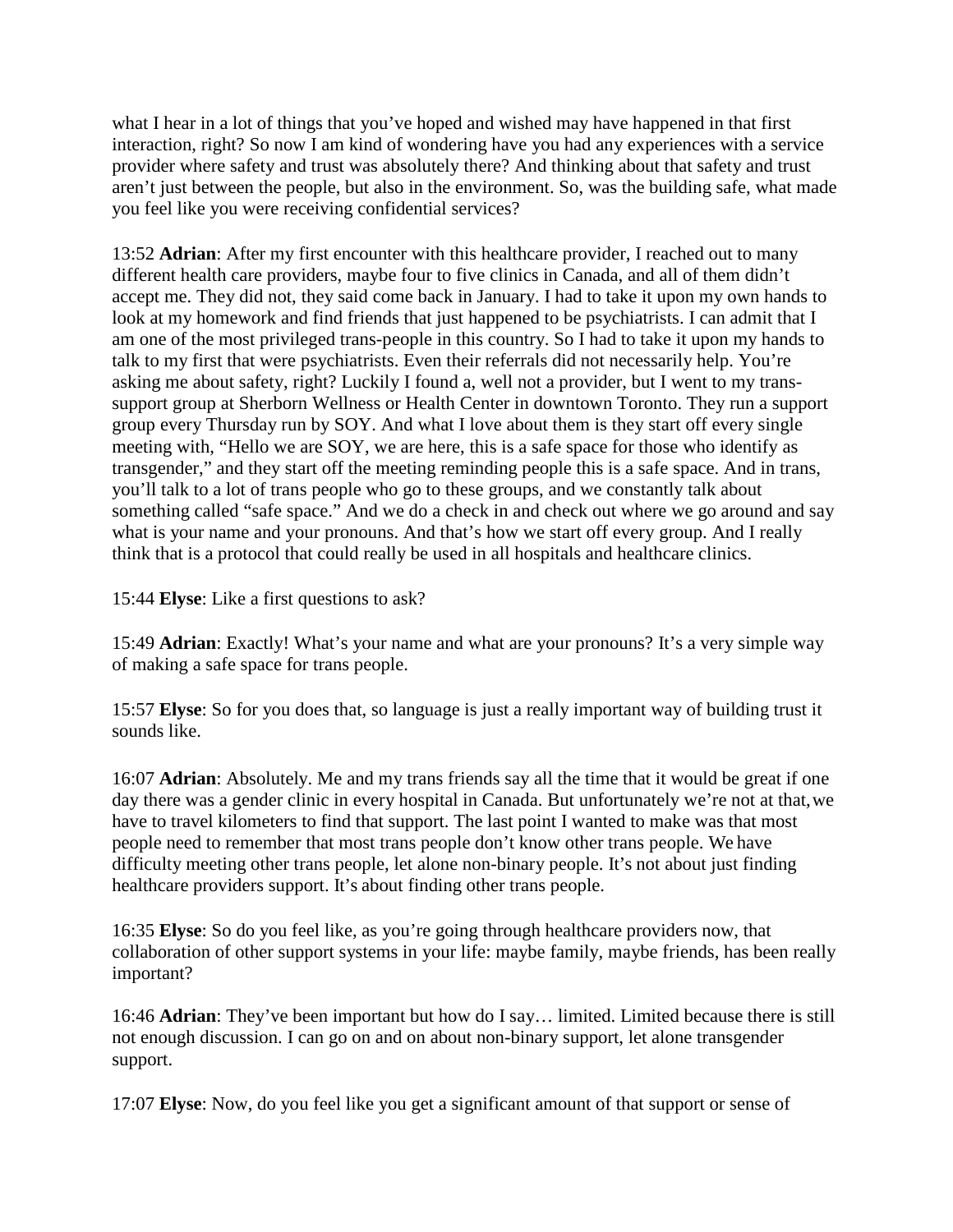teamwork between you and your current service provider?

17:16 **Adrian**: My current service provider goes by an amazing doctor, Dr. Carrie, and I was referred to her by my father. Yeah, she sort of changed everything for me. I think she should be the one that is pushing this legislation forward. She is the one who taught me to approach trans health care from and identity perspective and not a mental illness perspective. Even better, from a consent approach.

17:49 **Elyse**: Now what do you mean "consent approach?"

17:54 **Adrian**: Consent is based on questions. It's the same thing talk about… Consent to have sex with another individual. Right? No means no. And yes means yes. I strongly urge Canada healthcare, especially in transgender areas to encompass more areas of consent. Asking questions. You know, what they consent to work for them.

18:22 **Elyse**: I am just kind of curious. Was there one thing that happened with Dr. Carrie that made you feel so empowered and heard? Was it the language, the environment, a certain moment in your care?

18:40 **Adrian**: She just had a conversation with me. Just like a very simple conversation with me about what I want to happen and what I'm feeling and what I'm thinking. It was nice talking to someone who I didn't feel like I needed to justify to them why I am the way that I am. You know, I was so scared to see her. And I'll tell you why. The same reason why most people trans people in this country are scared. And you know why they're scared? They're scared because there is something that the healthcare system here calls "gender dysphoria." You can't get approved for hormones unless you are diagnosed with a certain level of gender dysphoria. And that's the conversation that is so sensitive to have. Because gender dysphoria is treated like a mental illness, and it is defined as a… I have to go there with my W-PATH standards of care, and W-PATH standards of care, which is the World Professional Association for Transgendered Health, they just started recognizing non-binary transitioning in gender non-conforming people since 2011. Less than five years! And transgendered people, let alone non-binary trans people don't even know they are allowed transformation. And that's why I was scared. I was scared just like any other of the trans people in going to a doctor because they feel like they need to prove to their doctor that they are transgendered!

20:20 **Elyse**: I was wondering with your experience with your doctor, how did she combat that sense of shame that can be felt when you have to prove yourself in that way?

20:30 **Adrian**: She talked about my identity, and not my disorder. Or not as a disorder. She asked questions and engaged with me in a way that made my identity feel safe. Made my environment safe. If was more like, how my best friend David and I talk about "emotional rape," the joke is that when you are emotionally raping someone, you're talking at them, you're not talking with them. And I felt like my conversation with her was a conversation together.

21:10 **Elyse**: Okay, that's beautiful. I think that's so important to kind of give voice to. I'm